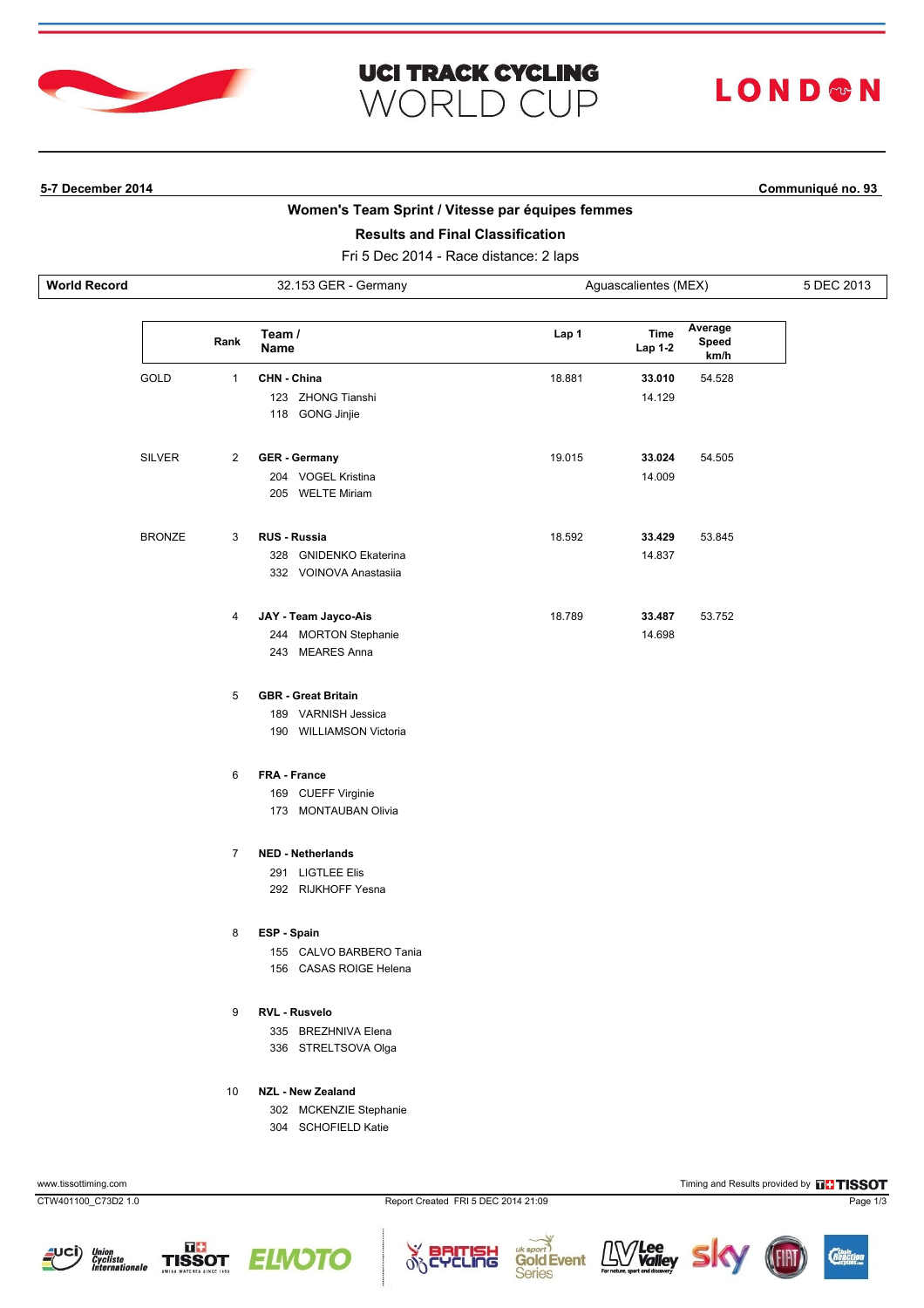

# **UCI TRACK CYCLING WORLD CUP**

# **LOND®N**

# **5-7 December 2014 Communiqué no. 93**

# **Women's Team Sprint / Vitesse par équipes femmes**

## **Results and Final Classification**

Fri 5 Dec 2014 - Race distance: 2 laps

| <b>World K</b><br>ົ<br>Record<br>:rmanv<br>JZ |  | ascalientes (MEX) |  |
|-----------------------------------------------|--|-------------------|--|
|                                               |  |                   |  |

| Rank | Team /<br><b>Name</b>                     | Lap 1 | Average<br>Time<br>Speed<br>Lap 1-2<br>km/h |
|------|-------------------------------------------|-------|---------------------------------------------|
| 11   | CUB - Cuba                                |       |                                             |
|      | 11 MEJIAS GARCIA Marlies                  |       |                                             |
|      | 134 GUERRA RODRIGUEZ Lisandra             |       |                                             |
| 12   | LTU - Lithuania                           |       |                                             |
|      | 271 GAIVENYTE Gintare                     |       |                                             |
|      | 273 MAROZAITE Migle                       |       |                                             |
| 13   | CAN - Canada                              |       |                                             |
|      | 109 O'BRIEN Kate                          |       |                                             |
|      | 111 SULLIVAN Monique                      |       |                                             |
| 14   | JPC - Japan Professional Cyclist Associa. |       |                                             |
|      | 248 ISHII Takako                          |       |                                             |
|      | 249 MAEDA Kayono                          |       |                                             |
| 15   | <b>MEX - Mexico</b>                       |       |                                             |
|      | 278 FONG ECHEVARRIA Frany Maria           |       |                                             |
|      | 279 GAXIOLA GONZALEZ LUZ Daniela          |       |                                             |
| 16   | <b>UKR</b> - Ukraine                      |       |                                             |
|      | 353 STARIKOVA Olena                       |       |                                             |
|      | 355 TSYOS Olena                           |       |                                             |
| 17   | <b>USA - United States</b>                |       |                                             |
|      | 360 ERICKSON Melissa                      |       |                                             |
|      | 361 MARQUARDT Mandy                       |       |                                             |
| 18   | COL - Colombia                            |       |                                             |
|      | 131 GARCIA ORREGO Diana Maria             |       |                                             |
|      | 132 ROA Angie Sol                         |       |                                             |
| 19   | POL - Poland                              |       |                                             |
|      | 313 KIRSCHENSTEIN Katarzyna               |       |                                             |
|      | 314 LOS Urszula                           |       |                                             |

### 20 **NAV - Reyno De Navarra-Wrc-Conor**

282 ARAIZ Gudane

283 RICHARDSON Eleanor

www.tissottiming.com **Timing and Results provided by FISSOT** 

CTW401100\_C73D2 1.0 Report Created FRI 5 DEC 2014 21:09 Page 2/3